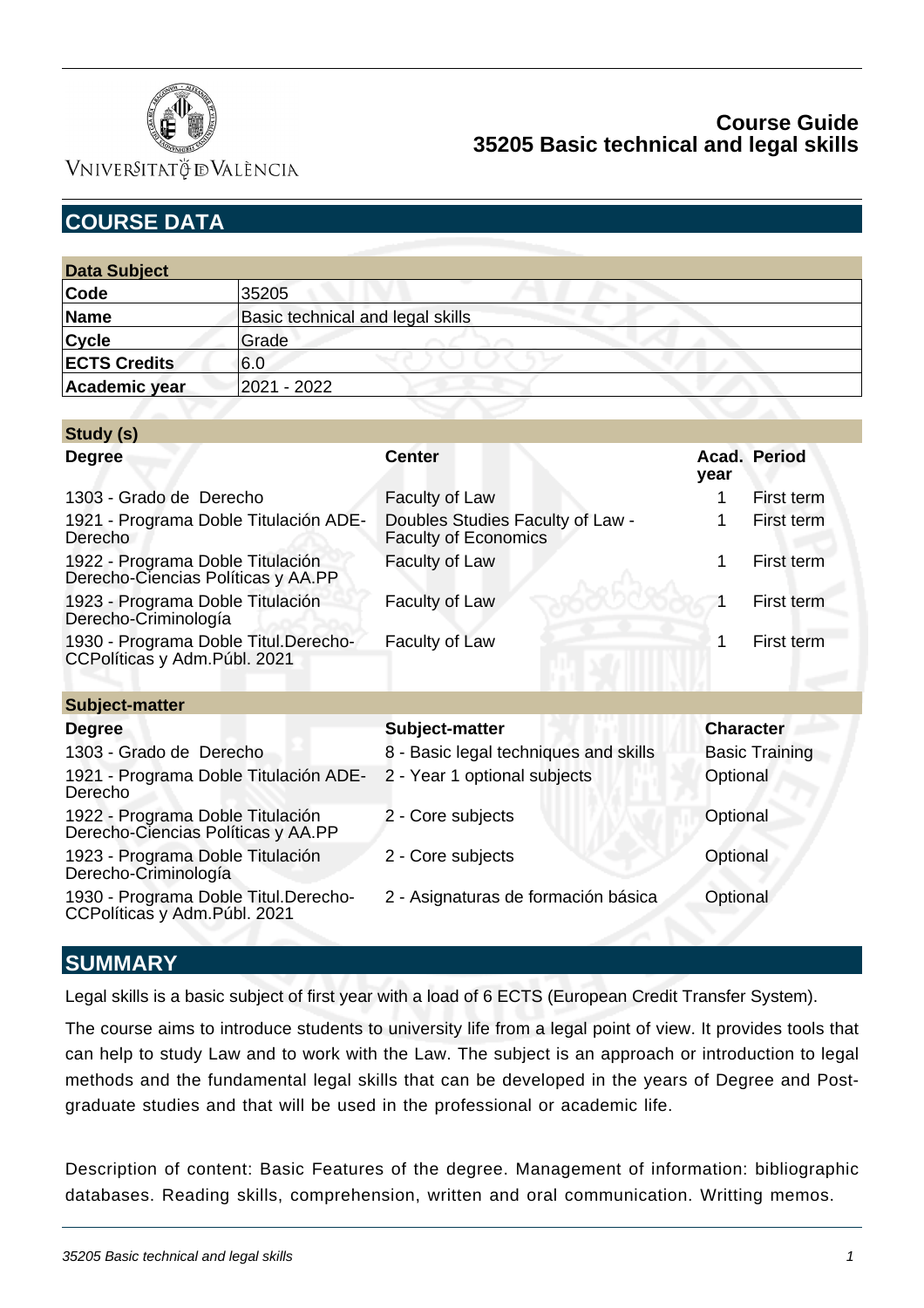

VNIVERSITATÖ IDVALÈNCIA

# **PREVIOUS KNOWLEDGE**

#### **Relationship to other subjects of the same degree**

There are no specified enrollment restrictions with other subjects of the curriculum.

#### **Other requirements**

**OUTCOMES**

-

-

**1303 - Grado de Derecho**

- Capacidad para exponer oralmente los resultados de un estudio o investigación jurídica.
- Capacidad para aprender y manejar las técnicas básicas de estudio y de investigación universitaria.
- 1. Ability to know, distinguish and use sources of legal information.
- 2. Ability to orally present the results of a study or legal research.
- 3.Ability to prepare essays and reports in several legal disciplines.
- 4. Ability to learn and use basic study skills and research

## **DESCRIPTION OF CONTENTS**

#### **1. Introduction: Learn to learn Law**

- 1.1. Lawyer training: Features of the Law Degree in the University of Valencia.
- 1.2. The Faculty of Law and the University of Valencia
- 1.3. Introduction to Aula Virtual: e-learning management platform in the University of Valencia
- 1.4. Communication Resources: mail, web and other technology and audiovisual resources of the University of Valencia
- 1.5. Infotmation resources for learning and researching: introduction to the University of Valencia Library

#### **2. Legal career**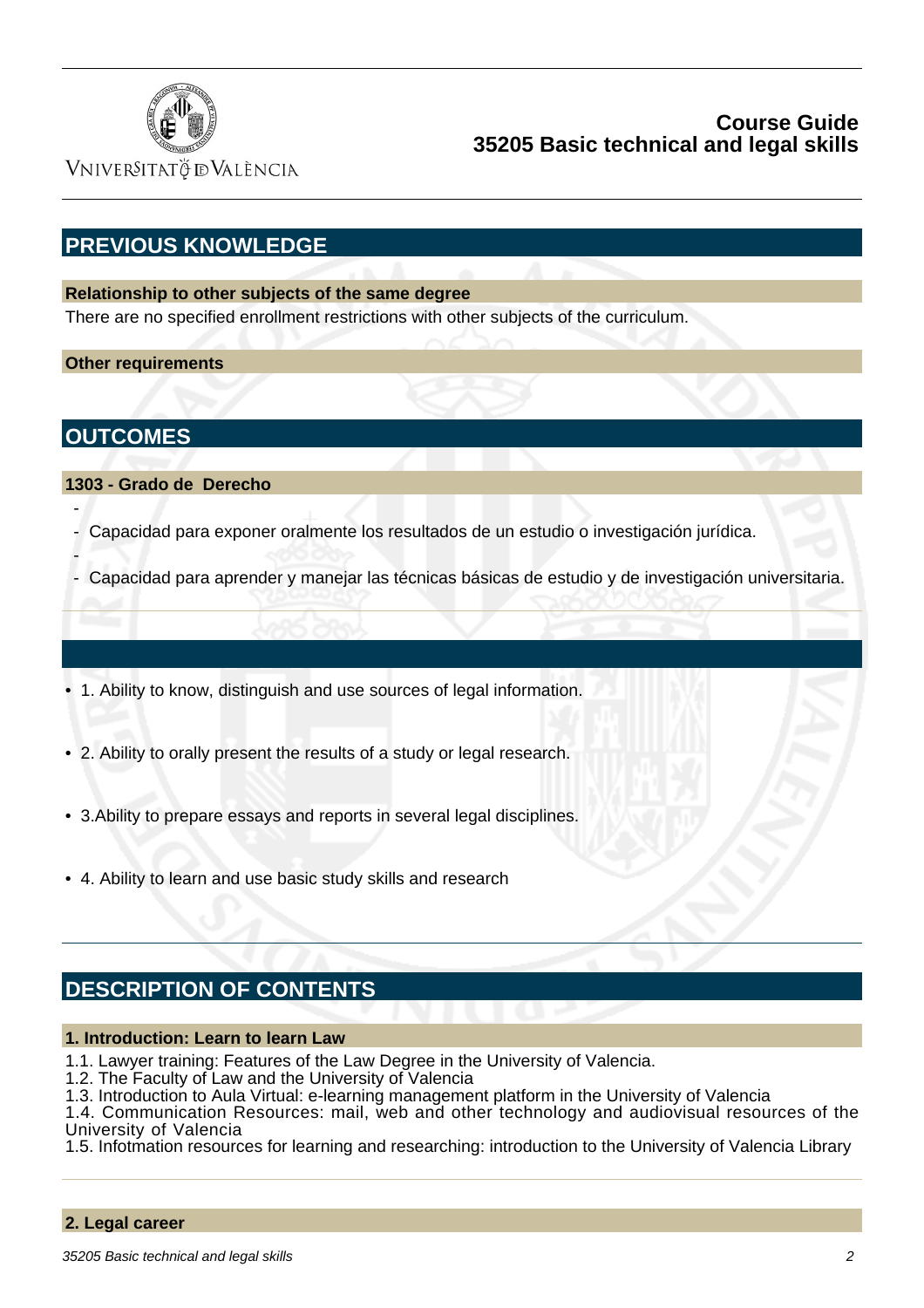

VNIVERSITATÖ ID VALÈNCIA

- 2.1 Occupations related to the degree of law
- 2.2 The Profession of Jurist in Common Law systems

#### **3. Legal analysis: Understanding the Law**

- 3.1. Introduction to legal terminology
- 3.2. Introduction to the Legal System parts
- 3.3. Selection of sources of legal information
- 3.3.1. Introduction
- 3.3.2. Where do we find the rules?
- 3.3.3. Where do we find the jurisprudence?
- 3.4. Understanding legal information sources
- 3.4.1. How are the rules?
- 3.4.2. How are the sentences? How are the rules applied?

3.5. Law as process. Introduction to the Administration of justice and jurisdictions. How does the Administration of justice work?

3.6. Public and private documents

3.7. Reading, comprehension, interpretation and structure of legal information sources (rules, jurisprudence, and doctrine)

#### **4. Legal Research and writting skills**

- 4.1. Writing an academic essay (introduction)
- 4.2. Writing an academic Legal essay

#### **5. Oral skills**

- 5.1 Basic Issues
- 5.2 Introduction to speech

## **WORKLOAD**

| <b>ACTIVITY</b>                              |              | <b>Hours</b> | % To be attended |
|----------------------------------------------|--------------|--------------|------------------|
| Theoretical and practical classes            |              | 60,00        | 100              |
| Study and independent work                   |              | 60,00        |                  |
| Preparation of practical classes and problem |              | 30,00        |                  |
|                                              | <b>TOTAL</b> | 150,00       |                  |

# **TEACHING METHODOLOGY**

In the class sessions will be held dynamics of active learning that will promote the acquisition of competences, abilities and skills.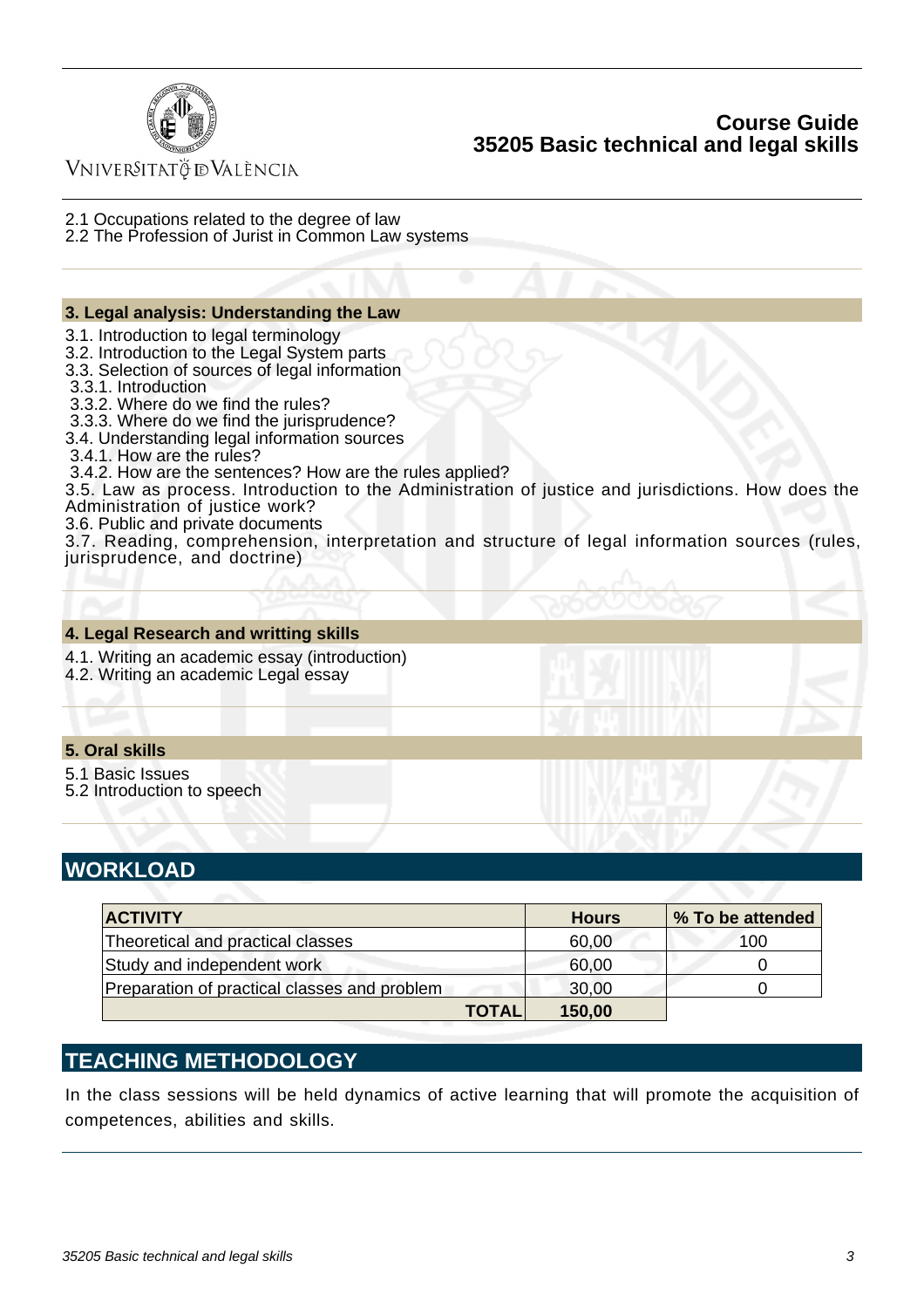

VNIVERSITAT Ö ID VALÈNCIA

# **EVALUATION**

It is established the following system for assessment:

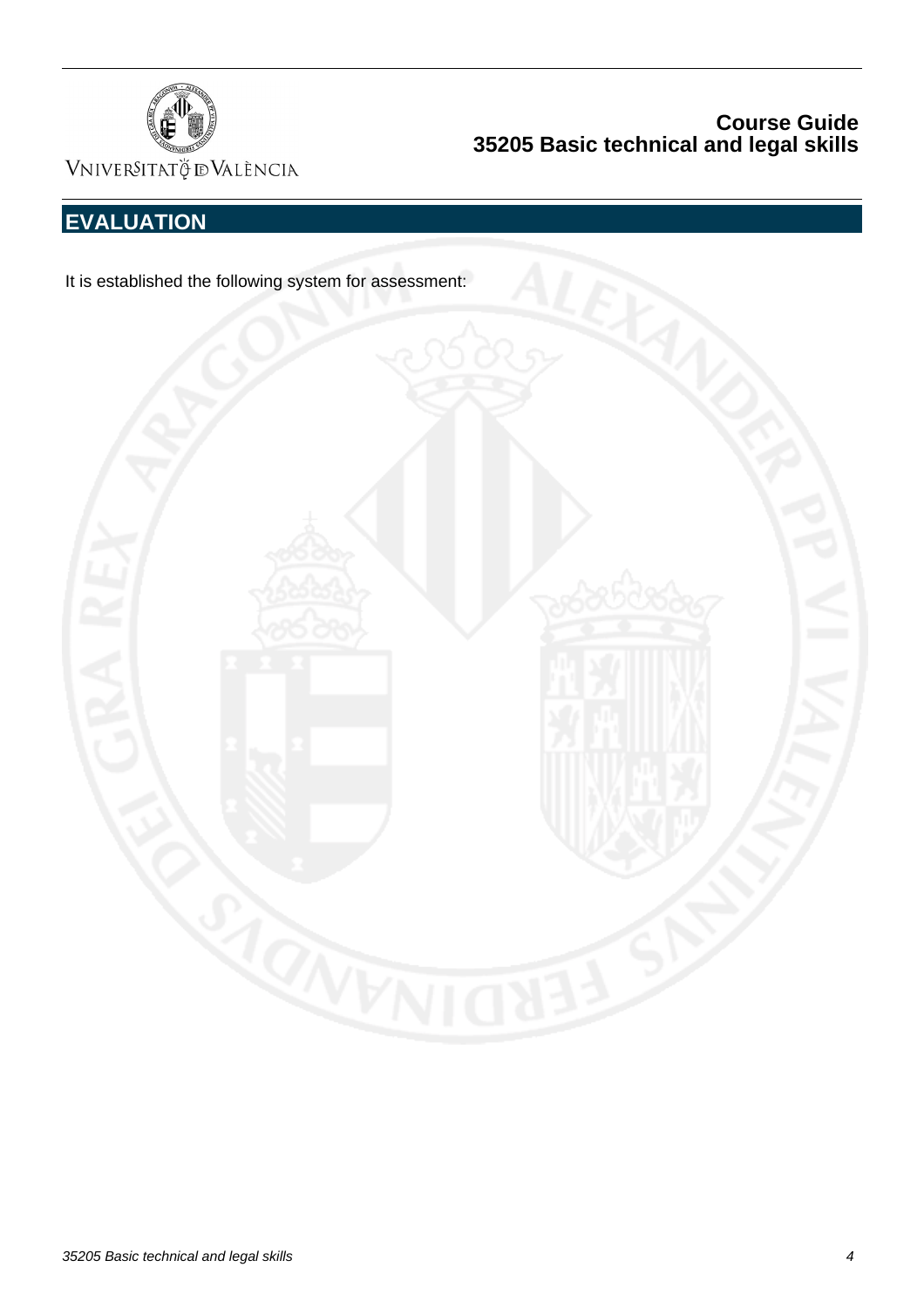

VNIVERSITATÖ ID VALÈNCIA

• 70% Continuous evaluation: The qualification will be obtained from a sufficient number of tests and activities that cover all the content of the subject:

knowledge of the university institution and of the degree (which, among other activities, includes a visit to the Nau);

knowledge of the profession of jurist and his professional career (including visits to the City of Justice and a conference on the Water Tribunal);

search and understanding of documentary and legal research sources (bibliography, standards, judgments, follow-up of the Level I Information Competencies course);

realization of a research project, and an academic work. Including an oral presentation of the same, after attending an oratory workshop.

• 30% Final exercise on the contents of the subject. There will be a theoretical-practical examination about the contents of the teaching guide: search and appointment of bibliography, search and appointment of judgments and norms

To mediate the continuous evaluation and the final test it is required to obtain a minimum grade of 4 in each of them.

In case of suspending the subject, the continuous evaluation note of those activities that have been passed will be saved, although the student must recover those tasks and exercises that the teacher deems appropriate for not having been passed during the course.

If a student does not show up for the 1st call, they should contact the professor with enough time, in order to schedule a work plan to supply the continuous evaluation. Thus, in addition to the exam, you will have to carry out the work plan that is indicated by the teachers of your group. This work plan will serve to evaluate those practical activities that are determined as recoverable by the subject's teachers. In case of not complying with this requirement, the student will not be able to reach the minimum grade to pass the module and will not be able to take the 2nd call examination. Consequently, it will be necessary that you personally contact the beginning of the second semester with your teacher to design this work plan.

The part of the evaluation corresponding to attendance and active participation of the student in the classroom will not be recoverable in the second call.

In the event that a student, for justified reasons and accredited to his teacher, can not attend the continuous assessment, at the beginning of the course, or when exceptional circumstances occur, he must personally contact his professor to design said plan of work. in this case, the part of the evaluation corresponding to attendance and active participation of the student in the classroom will not be recoverable.

The copy of another student's work or the plagiarism of sources of information will suppose an automatic suspense in the subject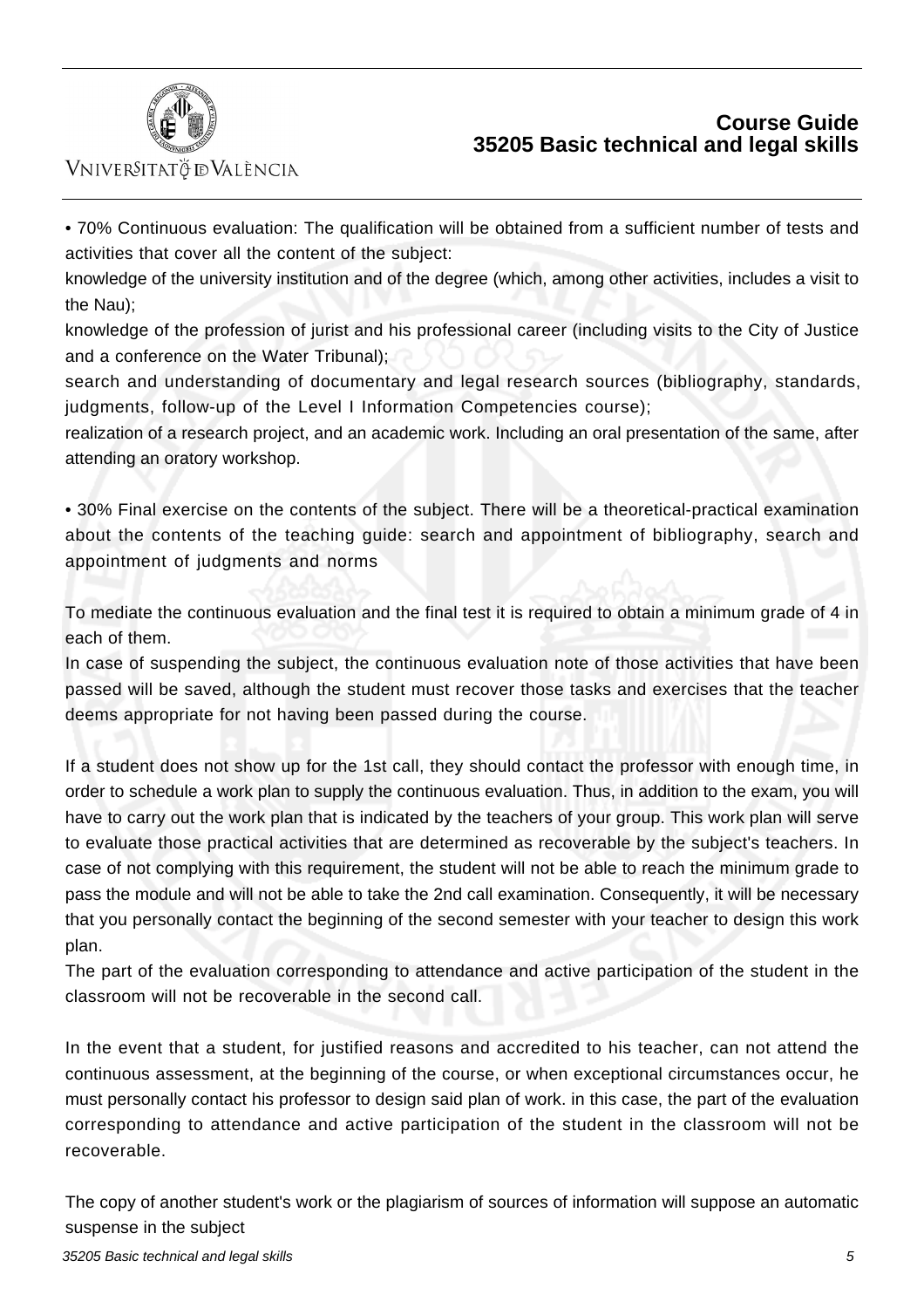

VNIVERSITATÖ IDVALÈNCIA

# **REFERENCES**

#### **Basic**

- ALTÉS TÁRREGA, J. A. (Edit.) y otros (2013),Técnicas y Habilidades Jurídicas Básicas, Valencia: Tirant lo Blanch.
- http://www.uv.es/legalskills

#### **Additional**

- ANDER-EGG, E.; AGUILAR, M. J. (1994). Cómo aprender a hablar en público, Buenos Aires: Magisterio
- BALLENATO PRIETO, G. (2008). Hablar en público: arte y técnica de la oratoria, Madrid: Pirámide.
- CAPDEVILA GÓMEZ, A. (2004). El discurso persuasivo. La estructura retórica de los spots electorales en televisión, Valencia: Servicio de Publicaciones de la Universitat de València
- DE LANUZA TORRES, J. J.; LILLO CAMPOS, F. J. (2011). Interrogatorio. Tecnología de la comunicación en el ámbito jurídico, Madrid: Difusión Jurídica.
- DEMORY, B. (1999). Convencer con la palabra: el arte de persuadir, Barcelona: Granica.
- FERNÁNDEZ-FÍGAREZ MORALES, M. J. (2012). Estrategia de litigación eficaz. Táctica, argumentación y oratoria para juicios, Valencia: Tirant Lo Blanch.
- GINGRAS, F.-P. (1998), Writing and Style Guide for University Papers and Assignments, Ottawa: School of Political Studies, Faculty of Social Sciences, (updated 2010). Disponible en http://socialsciences.uottawa.ca/undergraduate/writing-style-guide
- HERNÁNDEZ GUERRERO, J. A. y GARCÍA TEJERA, M. C. (2004). El arte de hablar: manual de retórica práctica y de oratoria moderna, Barcelona: Ariel
- HOFF, R. (1999). Puedo verlo desnudo. Las presentaciones en público despojadas de temor, Barcelona: Granica
- LÓPEZ, A. y DE SANTIAGO, J. (2000). Retórica y comunicación política, Madrid: Alianza
- MARÍN PÉREZ, A. (2007). Hablar en público y comunicarse correctamente, Madrid: Libsa.
- MERAYO, A. (1998). Curso práctico de técnicas de comunicación oral, Madrid: Tecnos.
- MORALES, C. (2001). Guía para hablar en público, Madrid: Alianza.
- OBARRIO MORENO, J. A. (2013), Expresión oral y proceso de aprendizaje, Dykinson.
- OBARRIO MORENO, J. A.; PIQUER MARÍ, J. M. (2012). Curso para la argumentación históricojurídica, Valencia: PUV.
- ORTEGA CARMONA, A. (2008). Retórica y Derecho. Tareas del abogado, Salamanca: Servicio de Publicaciones de la Universidad Pontificia de Salamanca.
- RUBIO, J. y PUIGPELAT, F. (2010). Com parlar bé en públic, Barcelona: La Butxaca.
- SÁNCHEZ PRIETO, G. (2007). Educar en la palabra: manual de técnicas de debate, oratoria y argumentación, Madrid: Fundación Universitaria Española.
- TALAVERA FERNÁNDEZ, P. A. (2008). Introducción a la oratoria, Valencia: Repro-Expres.
- VALLEJO-NÁJERA, J. A. (1990). Aprender a hablar en público hoy: la oratoria eficaz, Barcelona: Planeta.
- WEBB, J. et altri (2007), Lawyers skills, Oxford: OUP.